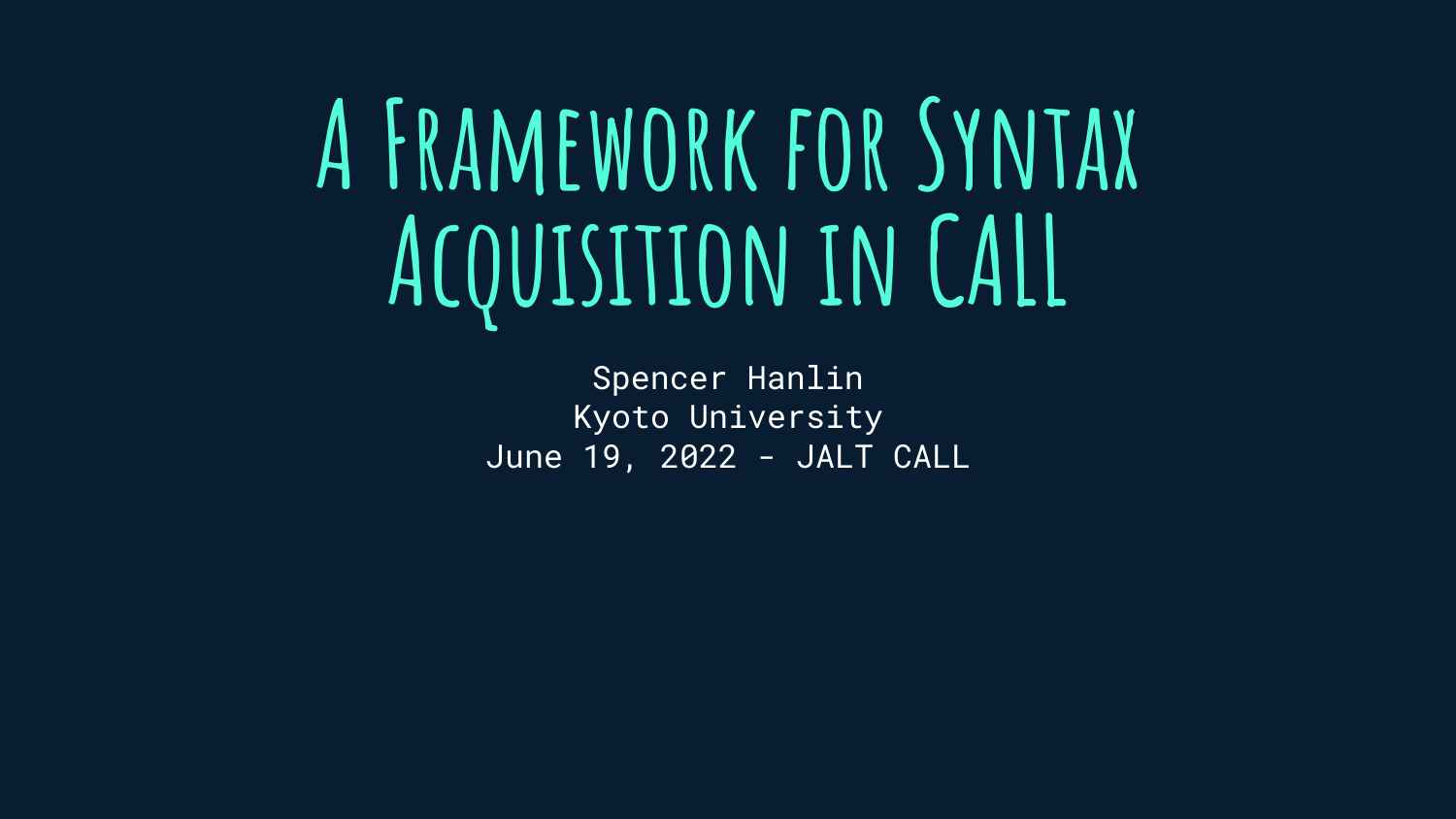# **Why Syntax?**

- Previous research on:
	- stages of acquisition (Processability Theory) (Pienemann 1995, 2005);
	- specific aspects of syntax acquisition, e.g.:
		- Formulaic language (Bardovi-Harlig and Stringer 2017)
		- Pronoun reference (i.e. "binding") (Broselow and Finer 1991)
		- *Wh* questions (Roesch & Chondrogianni, 2016)
		- Passive forms (Rothman, et al. 2016)
	- teaching syntax/rhetoric in writing (Knoll 1990);
- Little in the way of practical application or teaching methods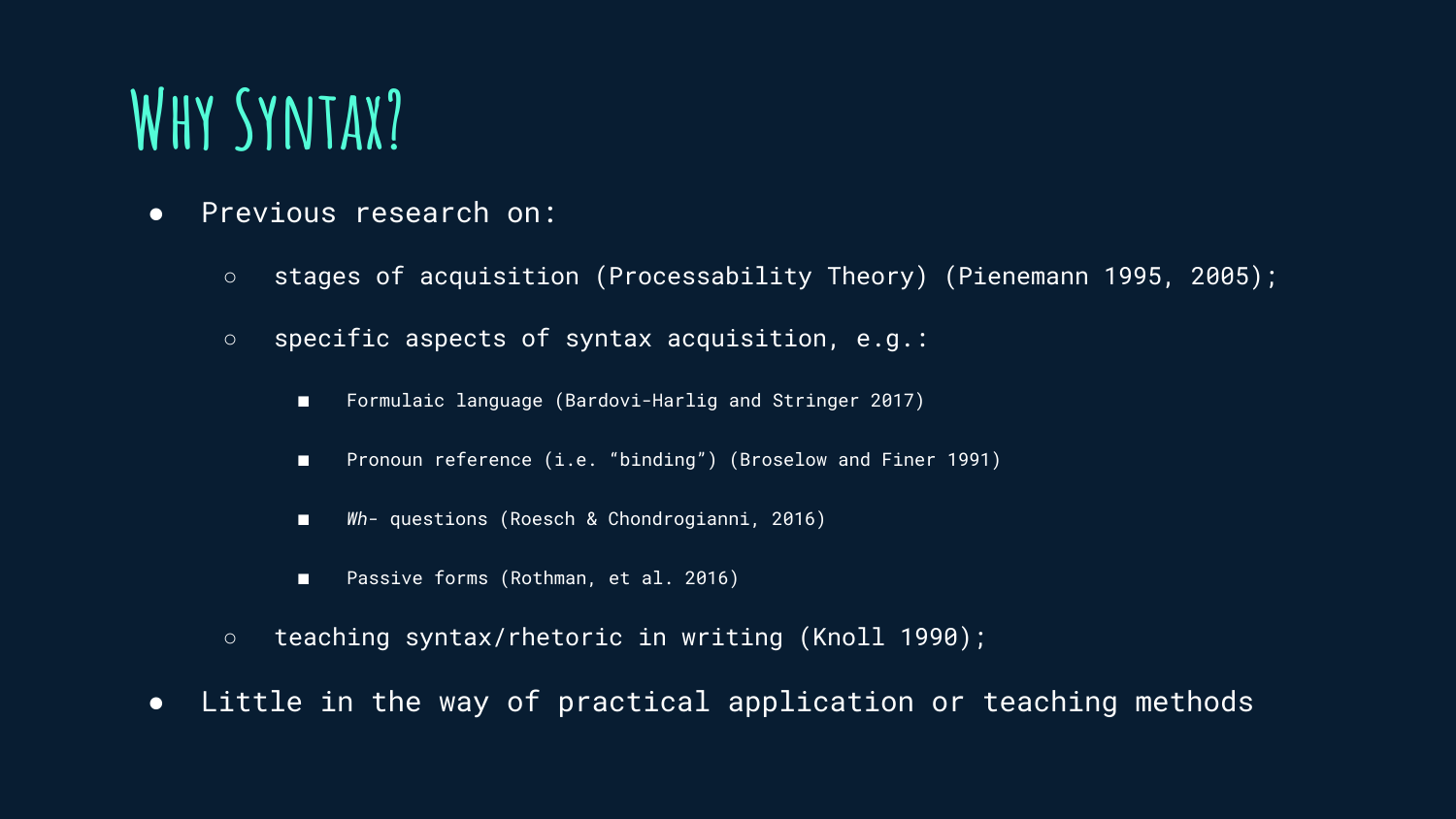# **Why Not Syntax?**

- Hard to measure quantitatively
	- Techniques to work around that corpus techniques (Jacquemin 1997)
- Complex, difficult to look at
	- Focus on specific, predictable and narrow skills, such as question formation
- Slowly develops in a tiered way (Pienneman 1995, 2005)
	- May be able to look at smaller steps and specific kinds of morphosyntax
- Difficult to teach explicitly
	- Alternatives to promote practice?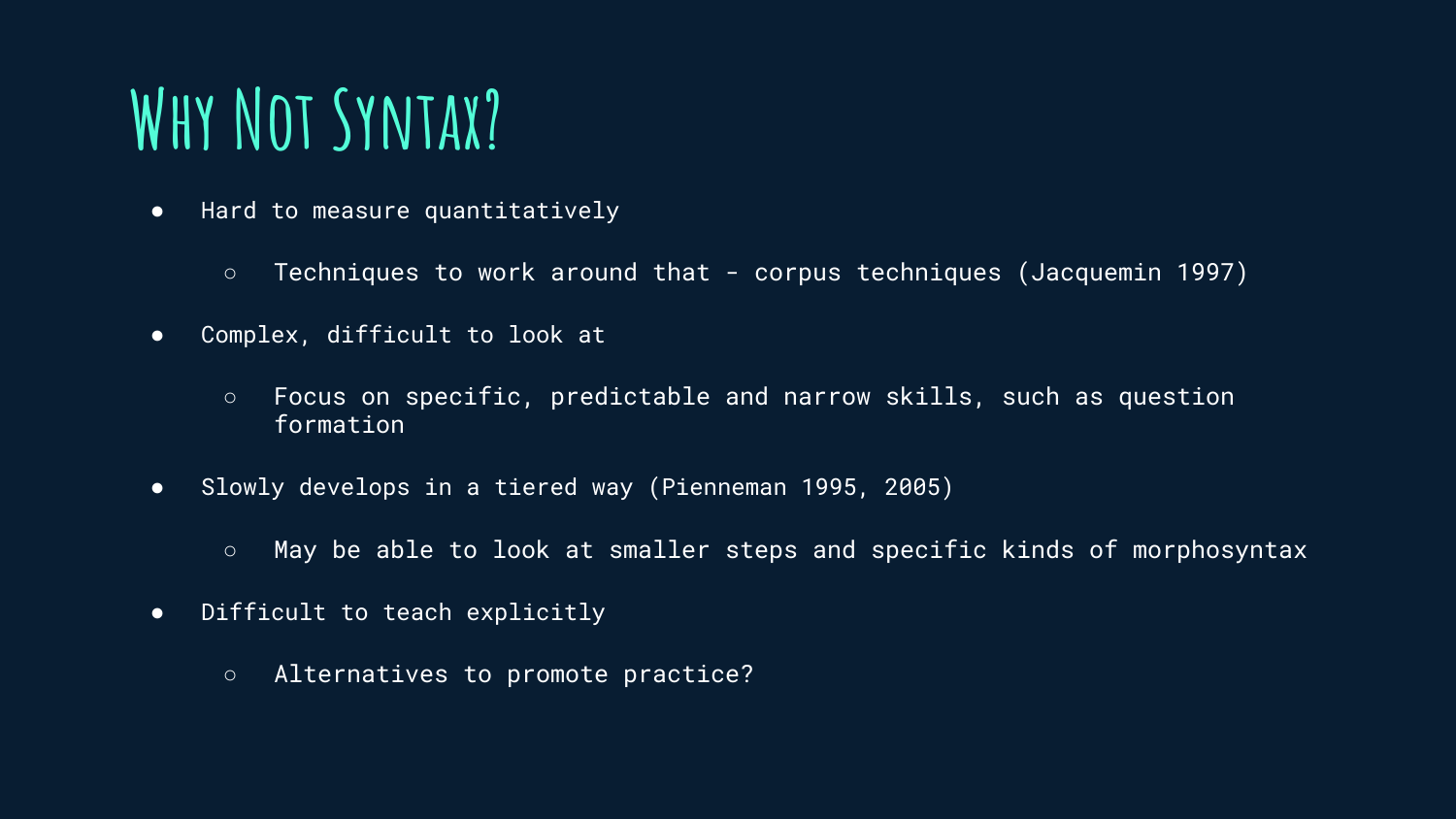# **L2 Syntax Development Theory**

- 1. Processability Theory (Pienemann, 1995)
	- a. lemma access,
	- b. the category procedure,
	- c. the phrasal procedure,
	- d. the S-procedure,
	- e. the subordinate clause procedure if applicable.
- 2. The learner can only process one stage at a time, as each stage is based off access to the structures of the previous stage (i.e. you can't form subordinate phrases without a sentence to attach it to)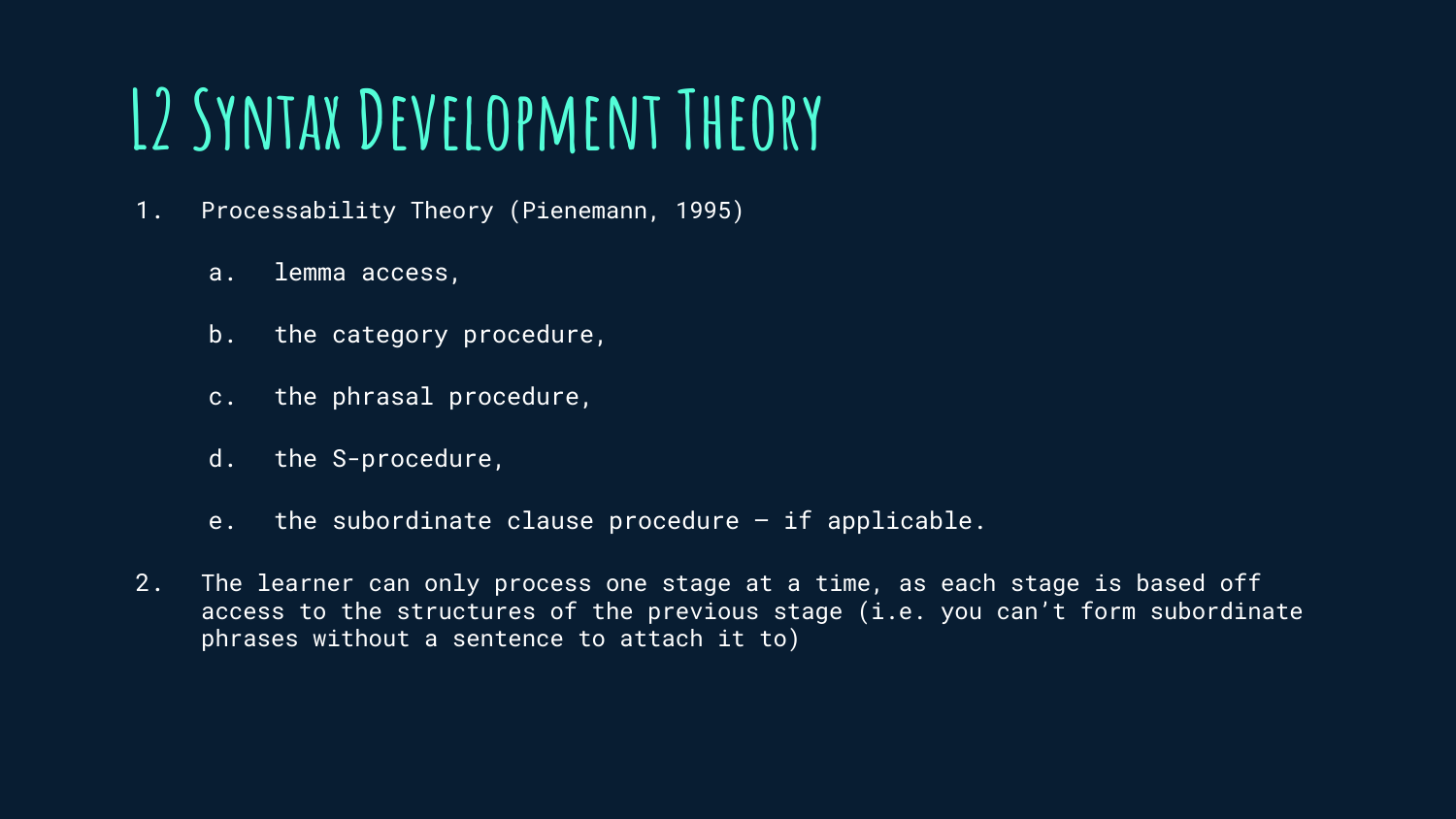#### **Why CALL?**

1. Evidence shows that acquisition of complex forms correlates with L2 exposure

- a. *Wh* questions (Roesch & Chondrogianni, 2016)
- b. Passive forms (Rothman, et al. 2016)
- 2. CALL (specifically with multiplayer games) can expose learners to and provide rich input for L2 (Gass & Varonis, 1994)
- 3. Provides "real world-like" situations in which meaning can be negotiated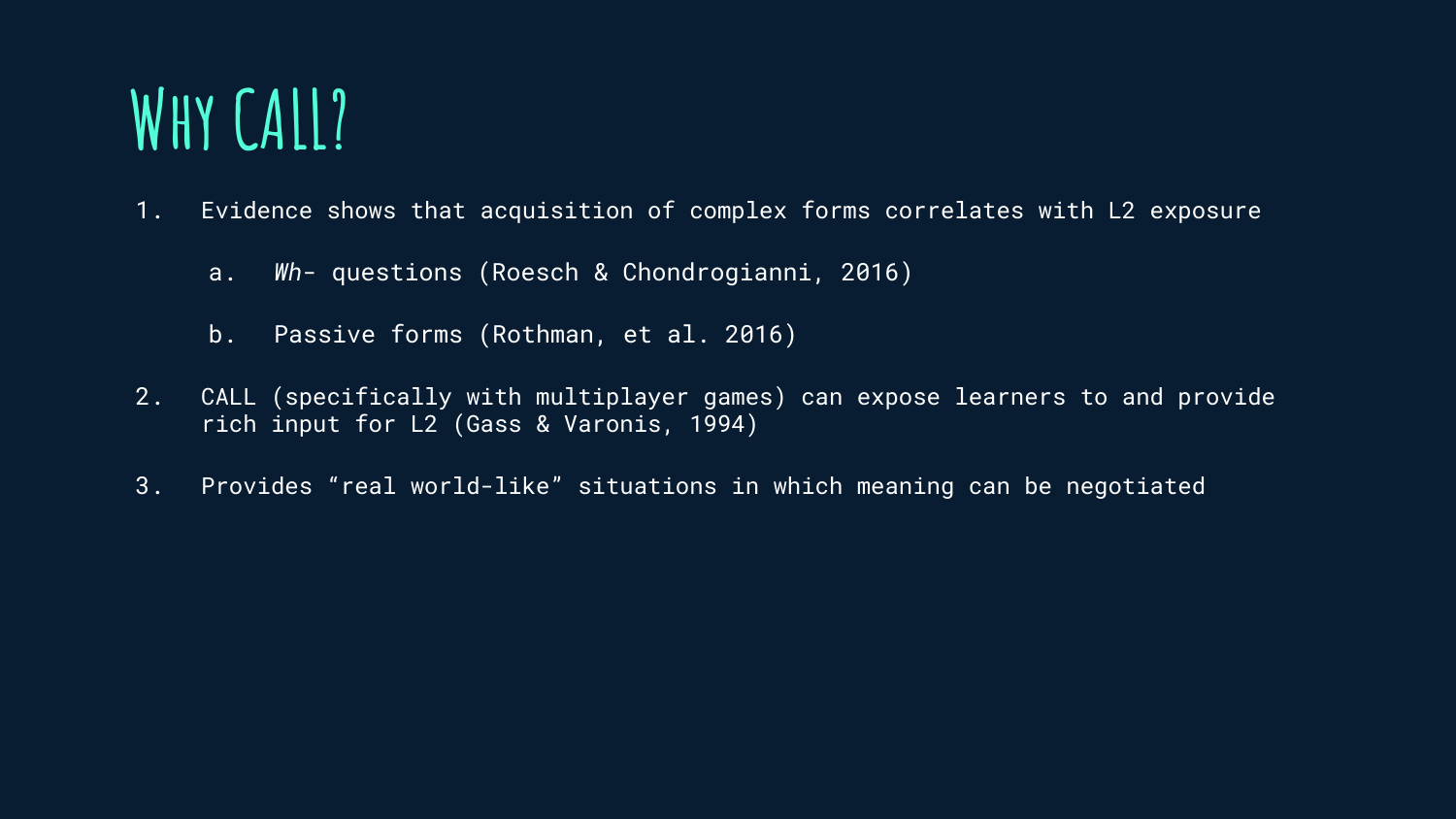# **What game?**

- 1. Multiplayer games to promote LT exposure/use
- 2. Settings that simulate real-world meaning negotiation (or at least incorporate the forms)
- 3. MMORPGs are falling out of favor, other games may be worth considering (Reinhardt, 2021)
- 4. Like:
	- *a. Fortnite*
	- *b. Minecraft*
	- *c. Among Us*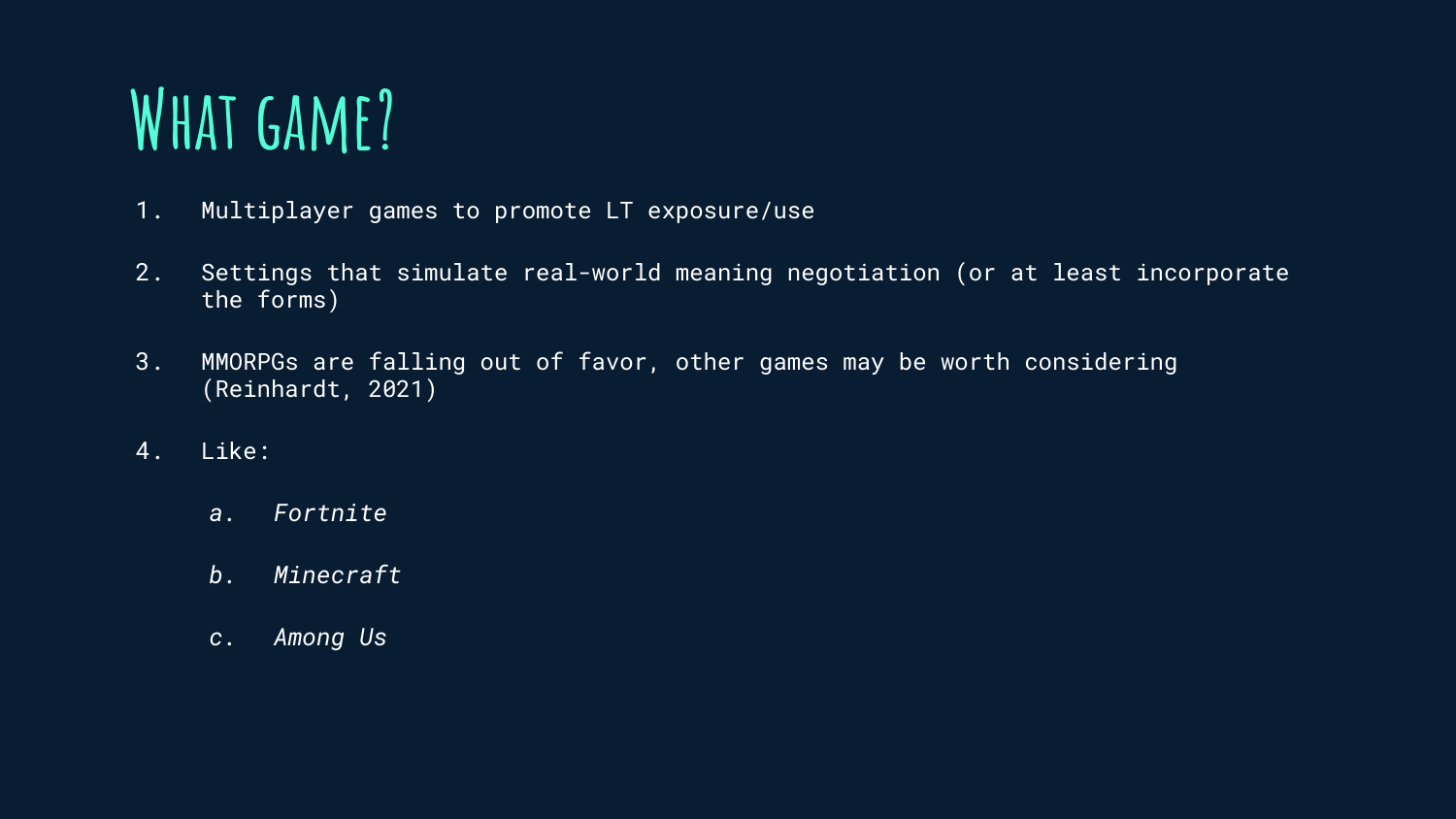# **Research (In Progress)**

- 1. Collaboration with Gecipe Inc. e-Sports Eikaiwa
- 2. Experiment involving Japanese-speaking L2 English learners
	- a. Middle school age (9-12), current Gecipe students
	- b. Late Beginner to Intermediate
	- c. 4-6 participants
		- i. Restriction on participant # with practicality of game mechanics and amount of data generated
- 3. Observation of weekly games of *Among Us* conducted in English with bilingual Japanese/English teachers
	- a. Three month period
	- b. Teachers provide native/high-level input and basic instruction on vocab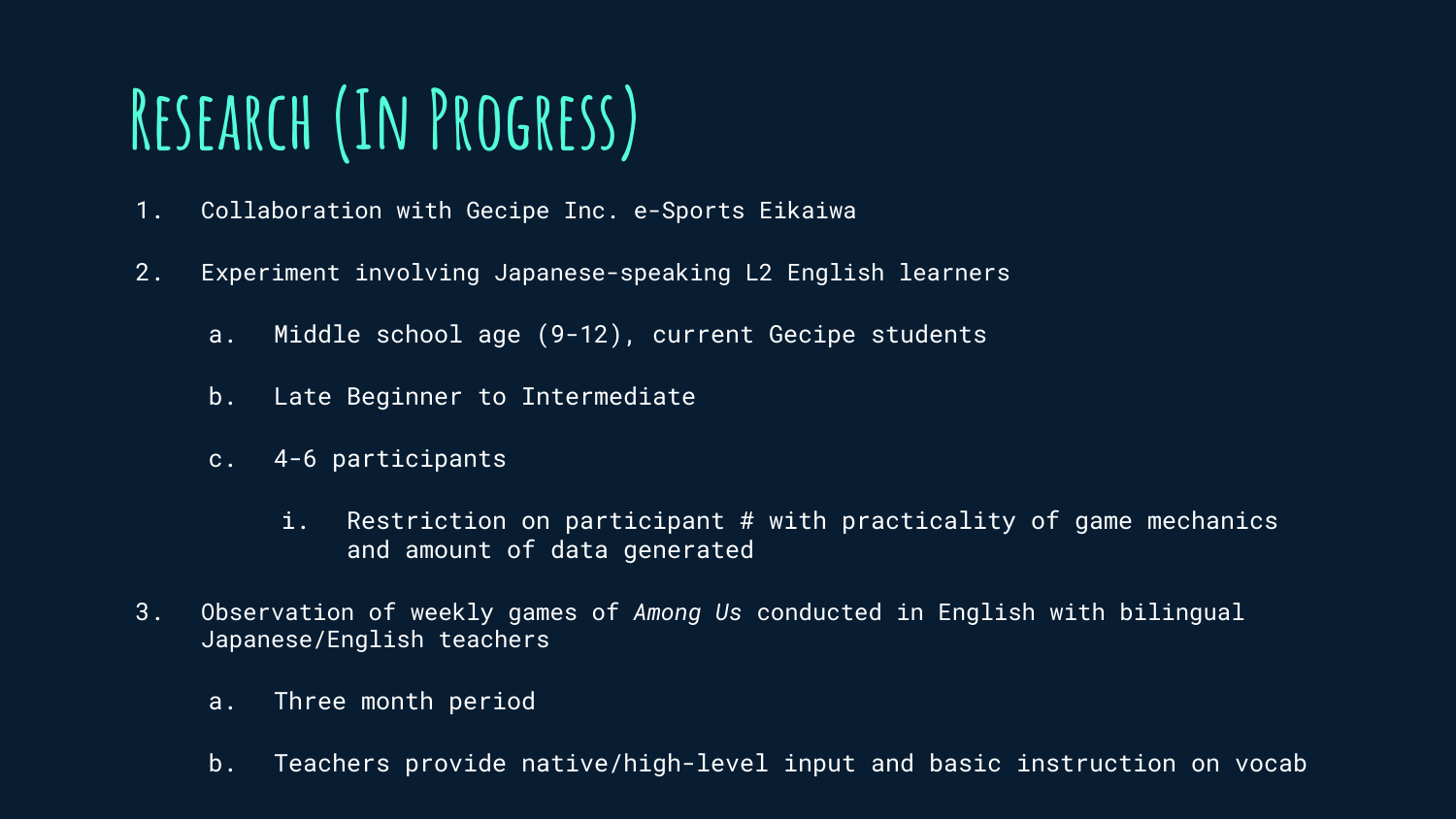#### **Among Us**

- 1. Multiplayer game involving deduction and deception
	- a. Lends itself well to negotiation of meaning
	- b. Encourages use of complex syntactic forms (e.g. questions) and clear description
- 2. Competitive/collaborative element encourages TL output, motivation
- 3. Core (non-linguistic) gameplay is simple, predictable and requires little instruction
	- a. Popularity during the early stages of the pandemic provides familiarity to students
	- b. Low cognitive load during base gameplay
	- c. Explanations should be familiar and simple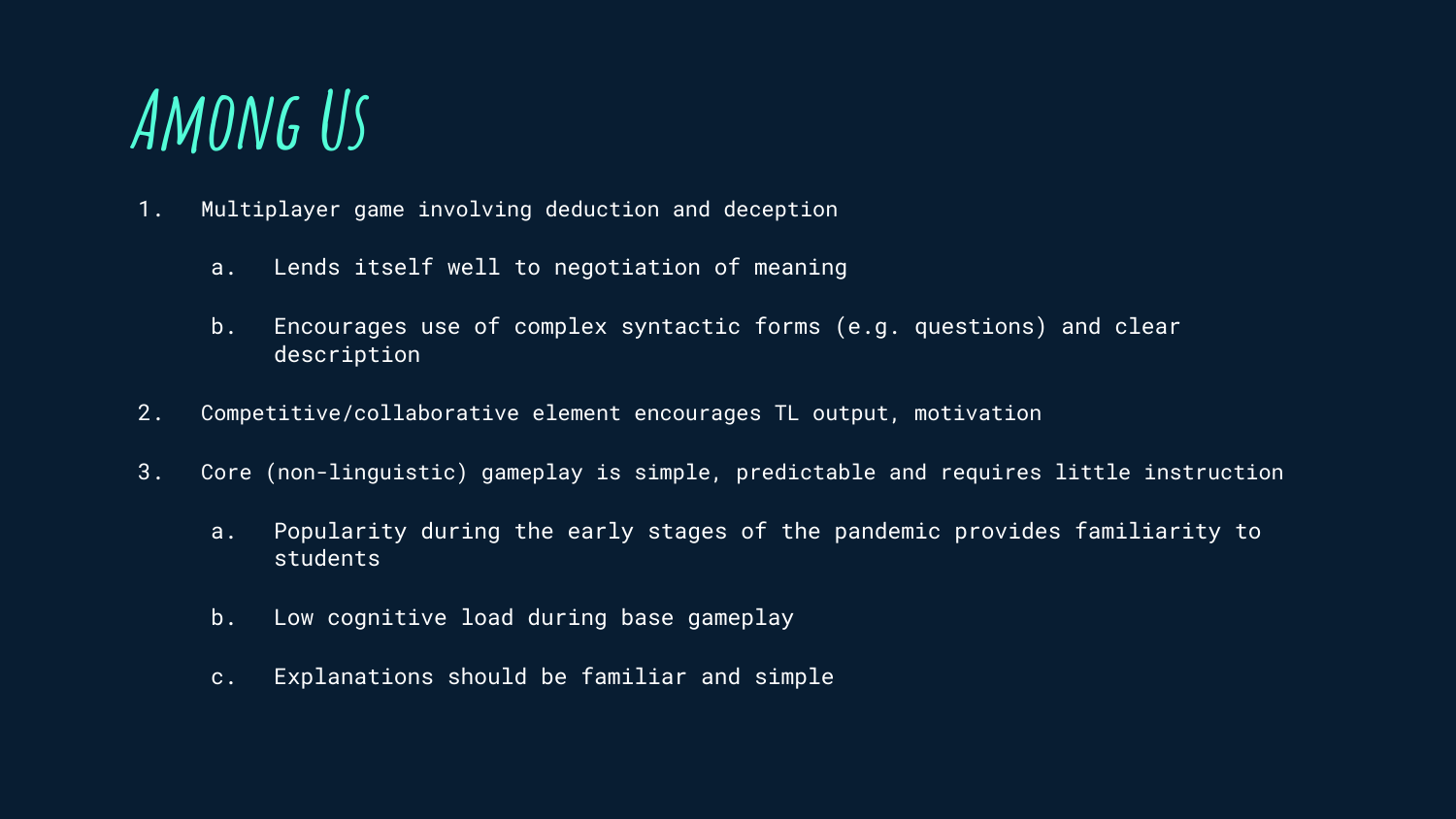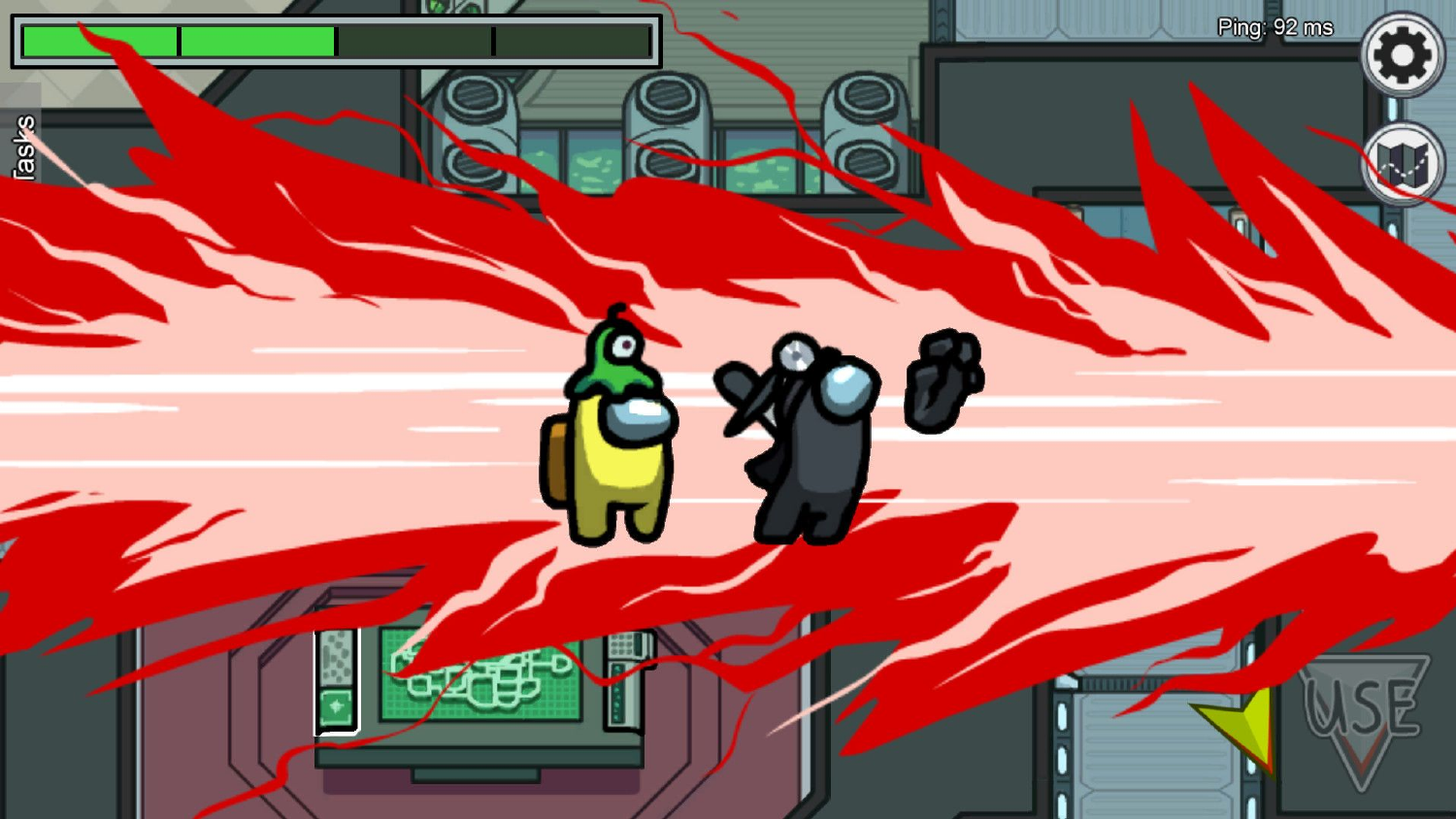# **Research Focus and Goals**

- 1. Data from: Language Output, Communicative Ability, Success Rates
	- a. Measure using both a quantitative pre- and post-test and qualitative observation
- 2. Observing: Advancement in the Processability Theory Tiers
	- a. Likely from phrasal to S or category to phrasal
	- b. Maybe even subordinate clauses!
- 3. Monitoring Acquisition of Complex Forms
	- a. Canonical question (wh- movement or T movement)
	- b. Subordinate clauses?
- 4. Observe use of non-canonical/non-native forms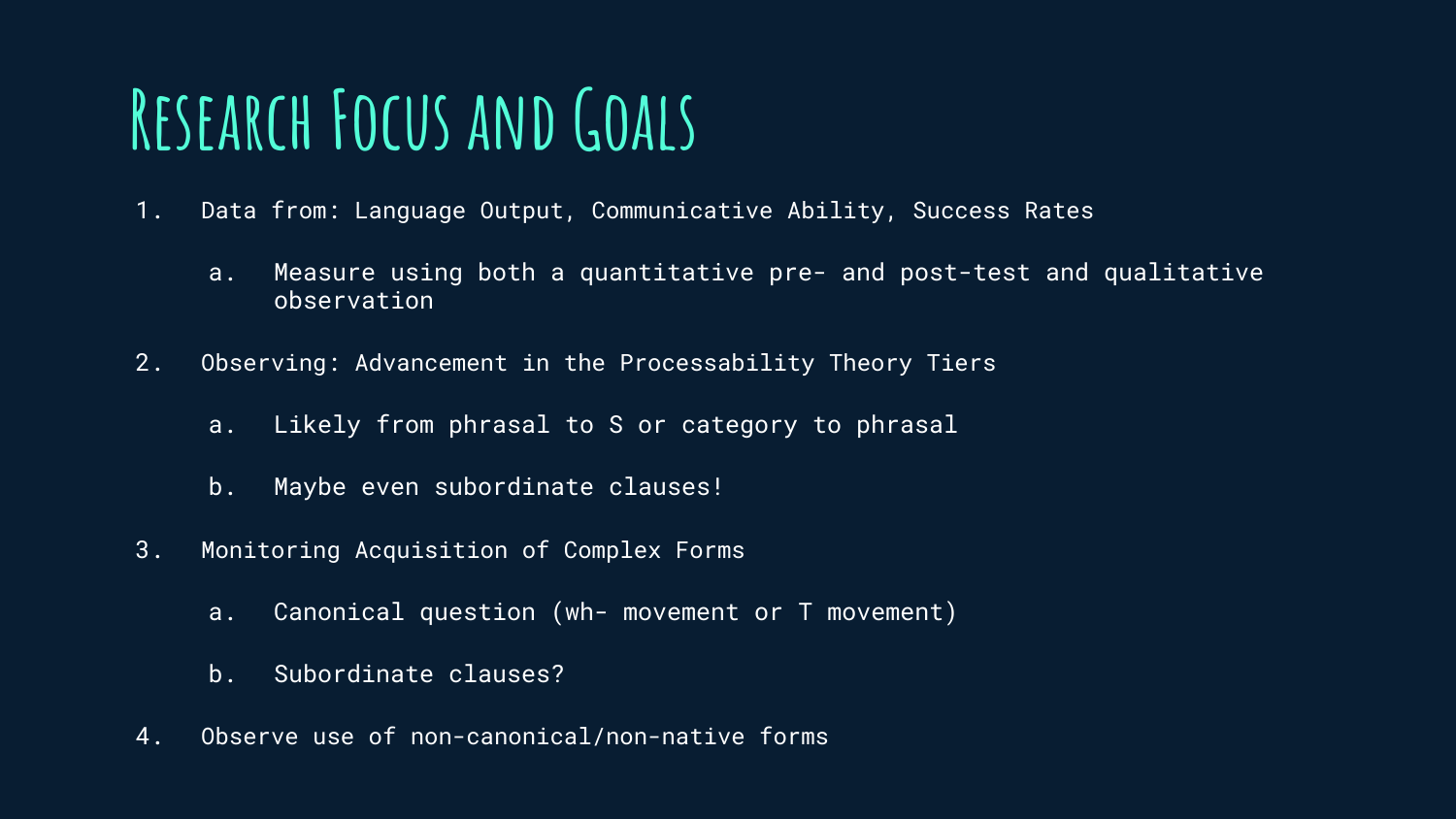# **Hypotheses/Expectations**

- 1. Gradual increase in overall TL usage
- 2. Gradual increase in communicative ability
- 3. Advancing of Acquisition stage
- 4. More canonical sentence forms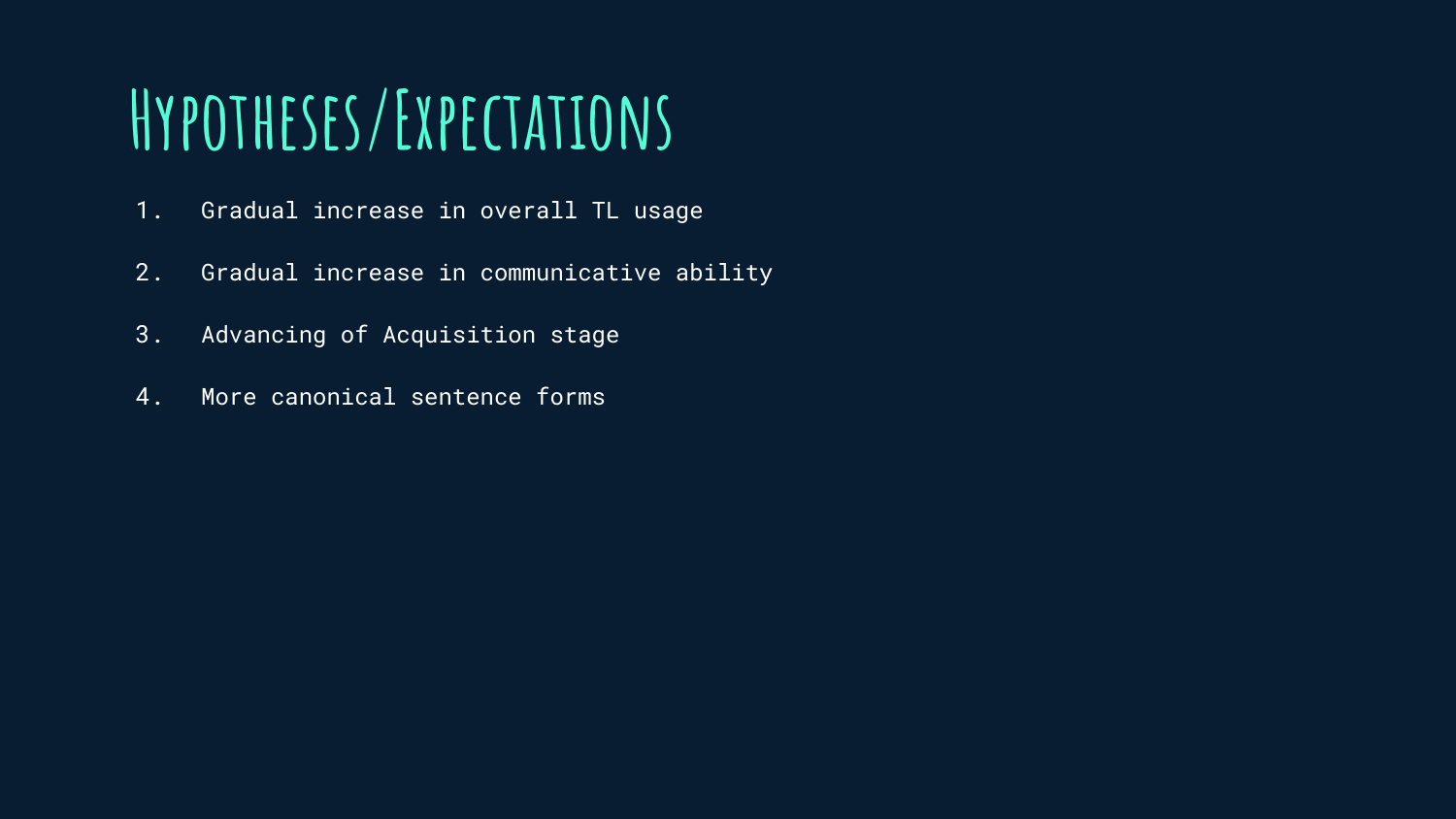#### **Challenges**

- 1. Unfriendly to beginning learners
	- a. Beginners may experience cognitive overload (Rankin, Gold & Gooch 2006)
	- b. May be difficult for beginners to comprehend/make complex sentences
- 2. High potential for confusion or miscommunication
- 3. Little L2 input from game outside of core vocabulary terms
- 4. Potential for acquiring incorrect forms
- 5. Potential for uneven gameplay outcomes or L2 exposure/use opportunities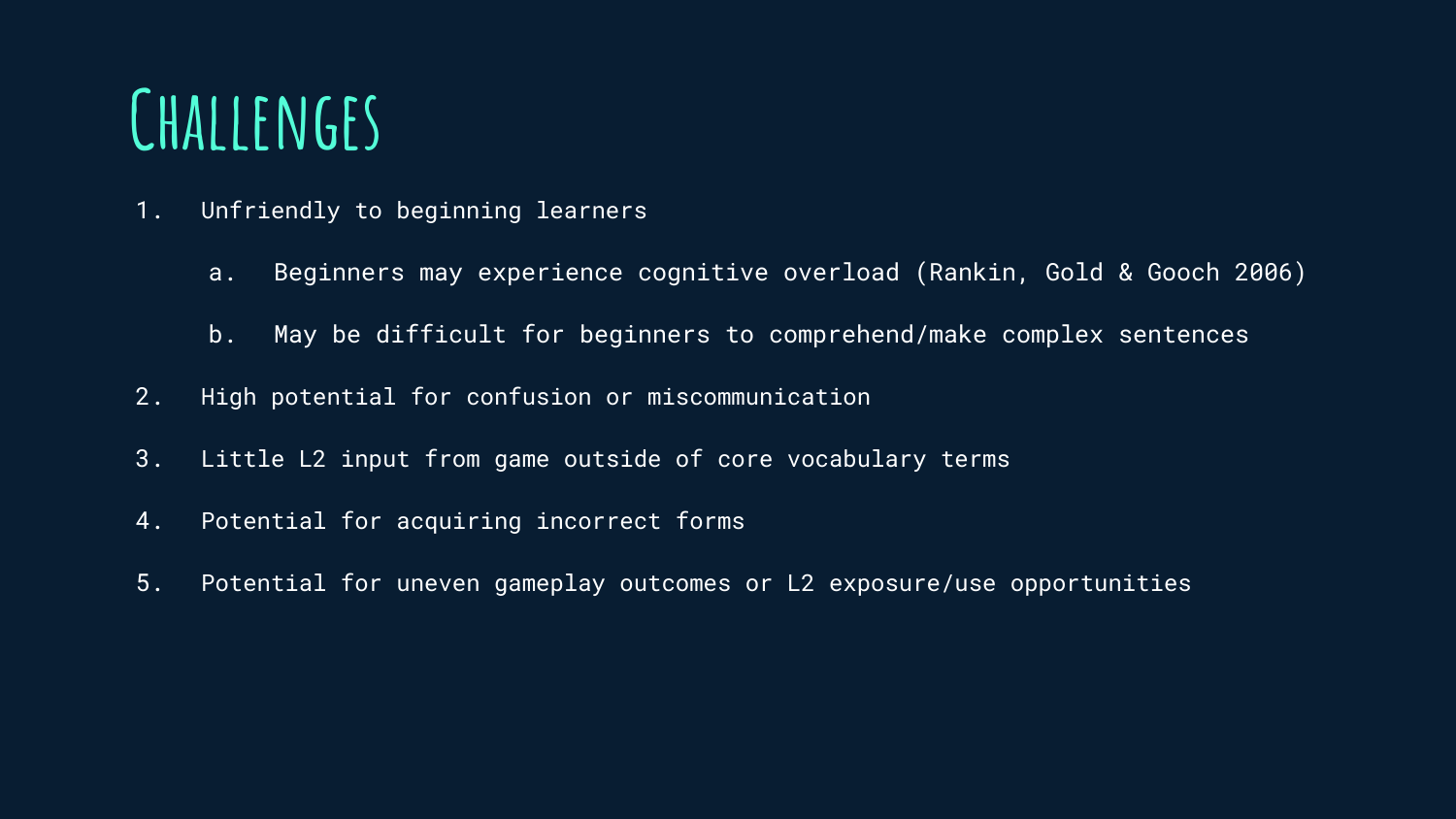# **Works Cited**

Bardovi-Harlig, K., & Stringer, D. (2017). Unconventional Expressions: Productive syntax in the L2 acquisition of formulaic language. Second Language Research, 33(1), 61-90. doi:10.2307/26375872

Broselow, E., & Finer, D. (1991). Parameter setting in second language phonology and syntax. Second Language Research, 7(1), 35-59. Retrieved January 6, 2021, from <http://www.jstor.org/stable/43104418>

Gass, S.M., & Varonis, E.A. (1994). Input, interaction and second language production.Studies in Second Language Acquisition, 16(3), 283302

Jacquemin, C., Klavans, J. L., & Tzoukermann, E. (1997). Expansion of multi-word terms for indexing and retrieval using morphology and syntax. In 35th Annual Meeting of the Association for Computational Linguistics and 8th Conference of the European Chapter of the Association for Computational Linguistics (pp. 24-31).

Kroll, B. (1990). The Rhetoric/Syntax Split: Designing a curriculum for ESL students. Journal of Basic Writing, 9(1), 40-55. Retrieved January 5, 2021, from <http://www.jstor.org/stable/43443980>

Pienemann, M. (1995). Second language acquisition : a first introduction. Campbelltown, NSW: NLLIA/LARC, University of Western Sydney, Macarthur.

Pienemann, M. (2005). Cross-linguistic aspects of Processability Theory. Maiden, MA: Blackwell. Amsterdam: John Benjamins."

Rankin, Y.A., Gold, R., & Gooch, B. (2006). 3D role-playing games as language learning tools. InProceedings of Euro-Graphics 2006. New York, NY: ACM.